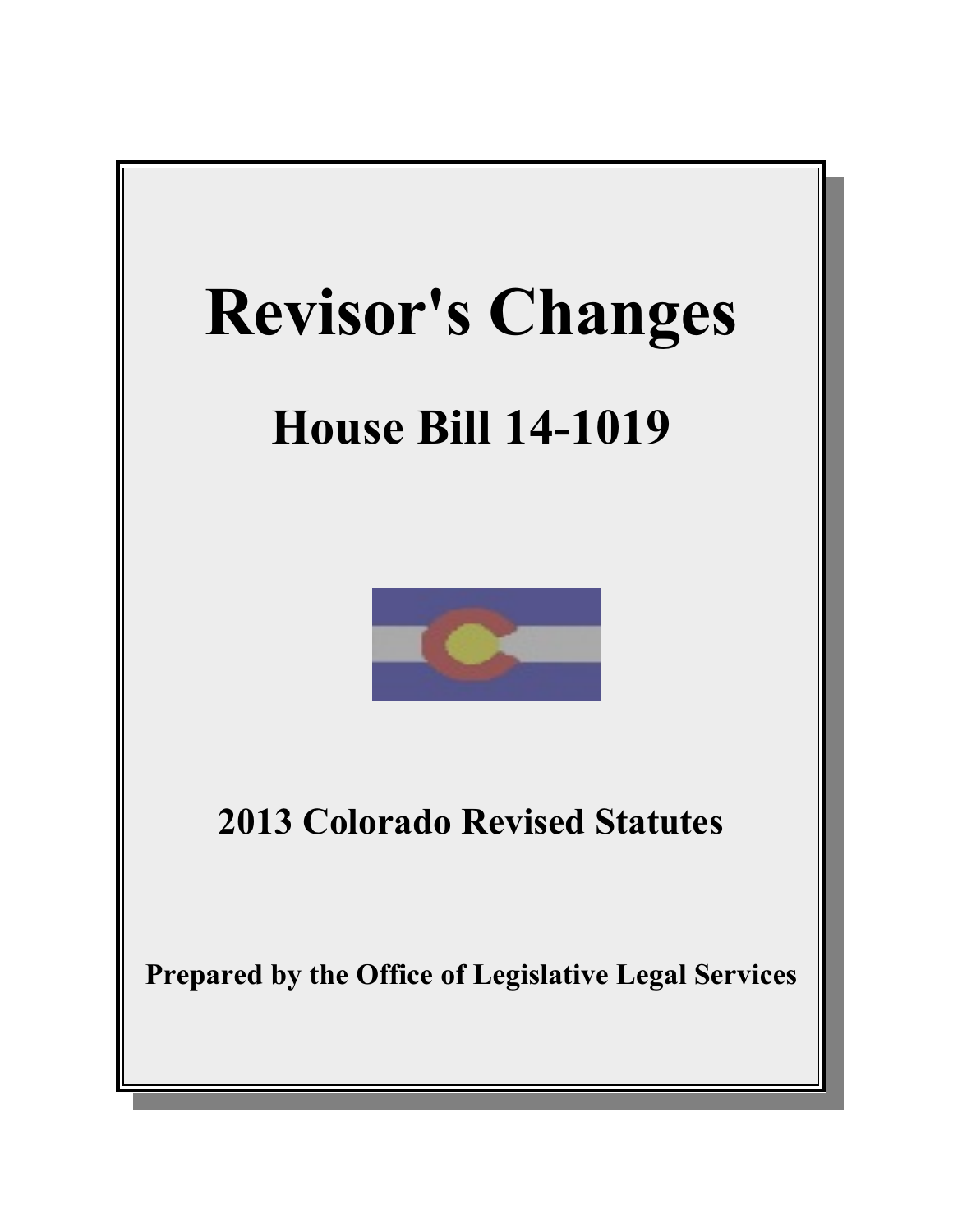# REVISOR'S NOTE

NOTE: In the preparation of the 2013 Colorado Revised Statutes, the Office of Legislative Legal Services has compiled, edited, and arranged the statutes to include changes made at the 2013 Regular Session and in accordance with article 5 of title 2, Colorado Revised Statutes.

Itemized below are the changes made in the 2013 Colorado Revised Statutes under the authority of the Revisor in accordance with section 2-5-103 to "improve the style and clarity of the laws, yet preserve the intent, effect, and meaning of each statutory provision".

- a. **Punctuation.** A uniform system of punctuation was used in the preparation of C.R.S., and the punctuation has been changed accordingly.
- b. **Capitalization.** A uniform system of capitalization was used, and changes were made accordingly.
- c. **Present tense.** Language in the statutes has been changed to the present tense.
- d. **Short title and definition sections.** Language and format in short title and introductory portions of definition sections were standardized.
- e. **Effective date.** References to "the effective date of said section (article/part)" were changed to the actual date when the section (article/part) became effective.
- f. **Provisos.** The term "provided that" was changed to "except that" or "if" to conform to statutory format.
- g. **Grammatical changes.** In some instances, language was rewritten to correct grammar without changing substantive meaning.
- h. **Form Numbering changes.** Changes were made in C.R.S. numbering or in numbering or wording of internal references to conform to C.R.S. numbering system and statutory format.
- i. **"C.R.S. 1973" and "C.R.S." changes.** References to "C.R.S. 1973" or to "C.R.S." were corrected to conform to H.B. No. 1291, 1983 Session. "C.R.S." was added to an internal reference to a provision outside of the title in which the reference appears or deleted from a reference to a provision within a title to conform with standard form.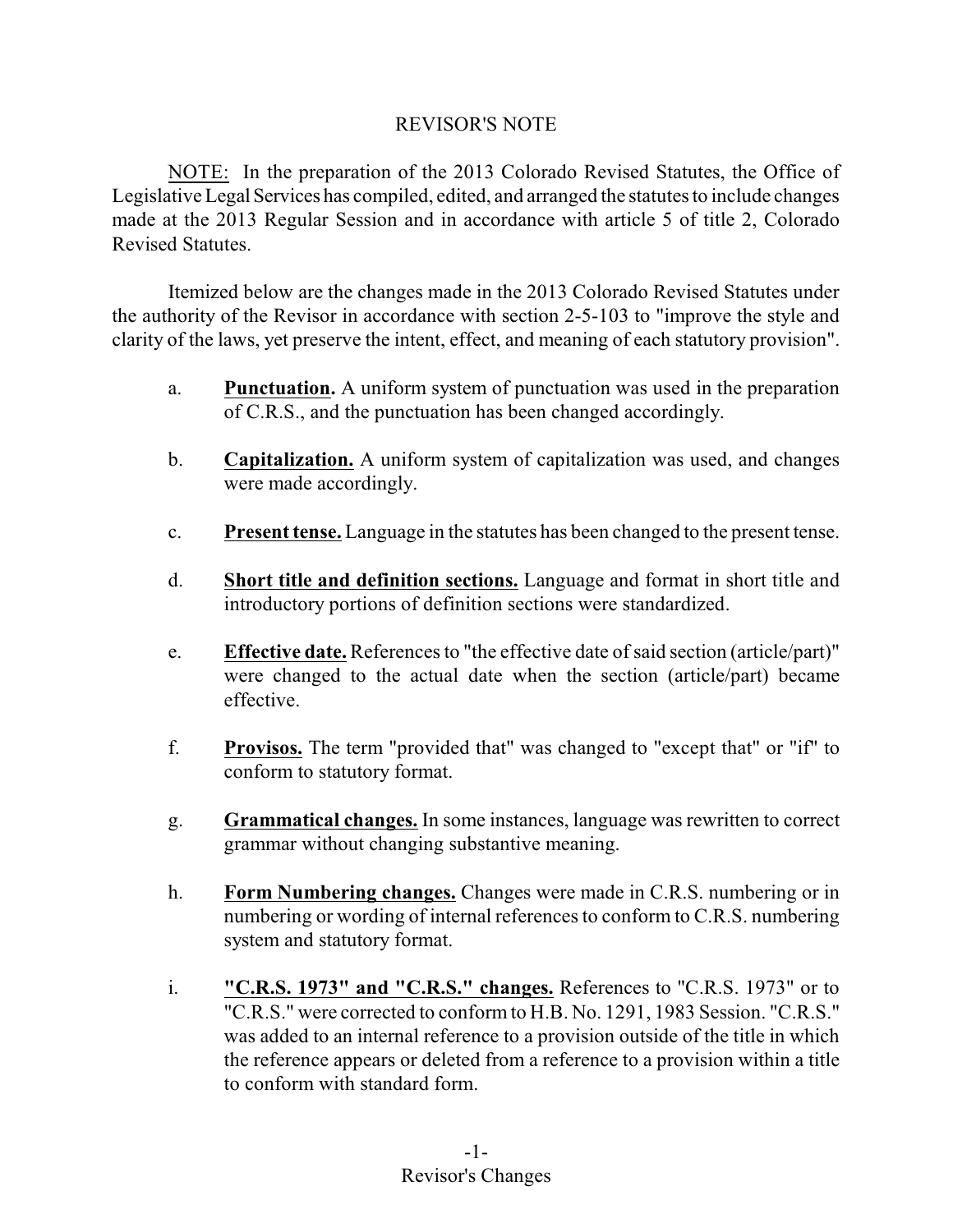- j. **Spelling.** Misspelled words were corrected.
- k. **Move "and" or "or" at the end of a paragraph, subparagraph, sub-subparagraph.** Moved an "and" or "or" to the next to last paragraph, subparagraph, or sub-subparagraph when a paragraph, subparagraph, or sub-subparagraph is added or repealed to conform to statutory format.

- 1-1-110 IP(5)(a), changed "electronic address" to "electronic-mail address" for consistency throughout the section.
- 1-8-102 House Bill 13-1135 harmonized with House Bill 13-1303.

#### **TITLE 2**

- 2-3-1203 (3)(ee.5), Senate Bill 13-174 harmonized with Senate Bill 13-225. (3)(jj.5), Senate Bill 13-223 harmonized with Senate Bill 13-213, House Bill 13-1088, and House Bill 13-1129.
- 2-3-1704 (1), relettered and renumbered the paragraphs and subparagraphs within subsection (1) to conform to statutory format.

#### **TITLE 6**

6-1-114 Senate Bill 13-228 harmonized with Senate Bill 13-238.

#### **TITLE 10**

10-16-102 (17), amended as subsection (14) in Senate Bill 13-011 but was relocated to subsection (17) due to its harmonization with House Bill 13-1266.

#### **TITLE 11**

11-104-202 (2), section 11 of Senate Bill 13-154 harmonized with section 53 of Senate Bill 13-154.

#### **TITLE 12**

12-43.3-501 (1), section 2 of House Bill 13-1318 superseded by section 3 of House Bill 13-1317.

-2-

## Revisor's Changes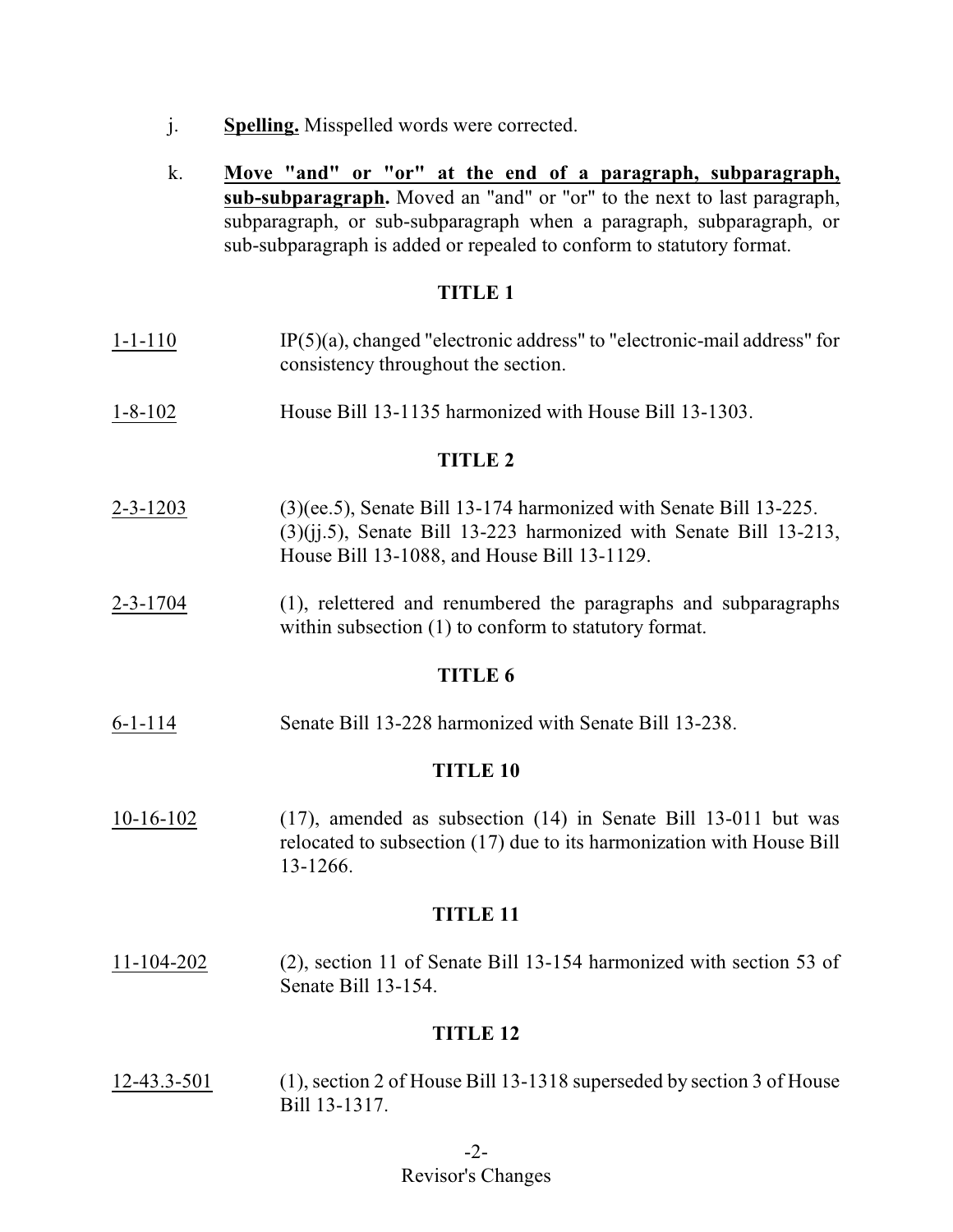- $12-43.4-104$  (2)(b)(I), changed "this subsection (1)" to "subsection (1) of this section" to conform to statutory format.
- $12-43.4-202$  (3)(c)(IV), changed "labs" to "laboratories" for consistent use of terminology throughout the section.
- 12-43.4-306 (1)(h), changed "criminal record history check" to "criminal history record check" to accurately reflect the name of the record check as used in the statutes.
- 12-61-723 (13), renumbered and relettered the provisions within subsection (13) to conform to statutory format.

- 13-6-311 (2)(b), House Bill 13-1086 harmonized with House Bill 13-1126.
- 13-14-102 (22), Senate Bill 13-197 superseded by House Bill 13-1259.
- 13-21-123 House Bill 13-1014 superseded by House Bill 13-1160.

## **TITLE 14**

- 14-10-124 IP(1.5)(a), House Bill 13-1243 harmonized with House Bill 13-1259.
- 14-15-110 (1), added "county" before "clerk and recorder" for consistency throughout the section.

## **TITLE 16**

- 16-5-401 (4.5)(u), Senate Bill 13-154 harmonized with Senate Bill 13-229.
- 16-5-501 Senate Bill 13-250 superseded by House Bill 13-1210, effective January 1, 2014.

- $18-6.5-102$  (11)(d), amended as subsection (3)(d) in House Bill 13-1314 but was harmonized with Senate Bill 13-111 and relocated to subsection  $(11)(d)$ .
- 18-8-208 (4.5), changed "18" to "eighteen" to conform to statutory format.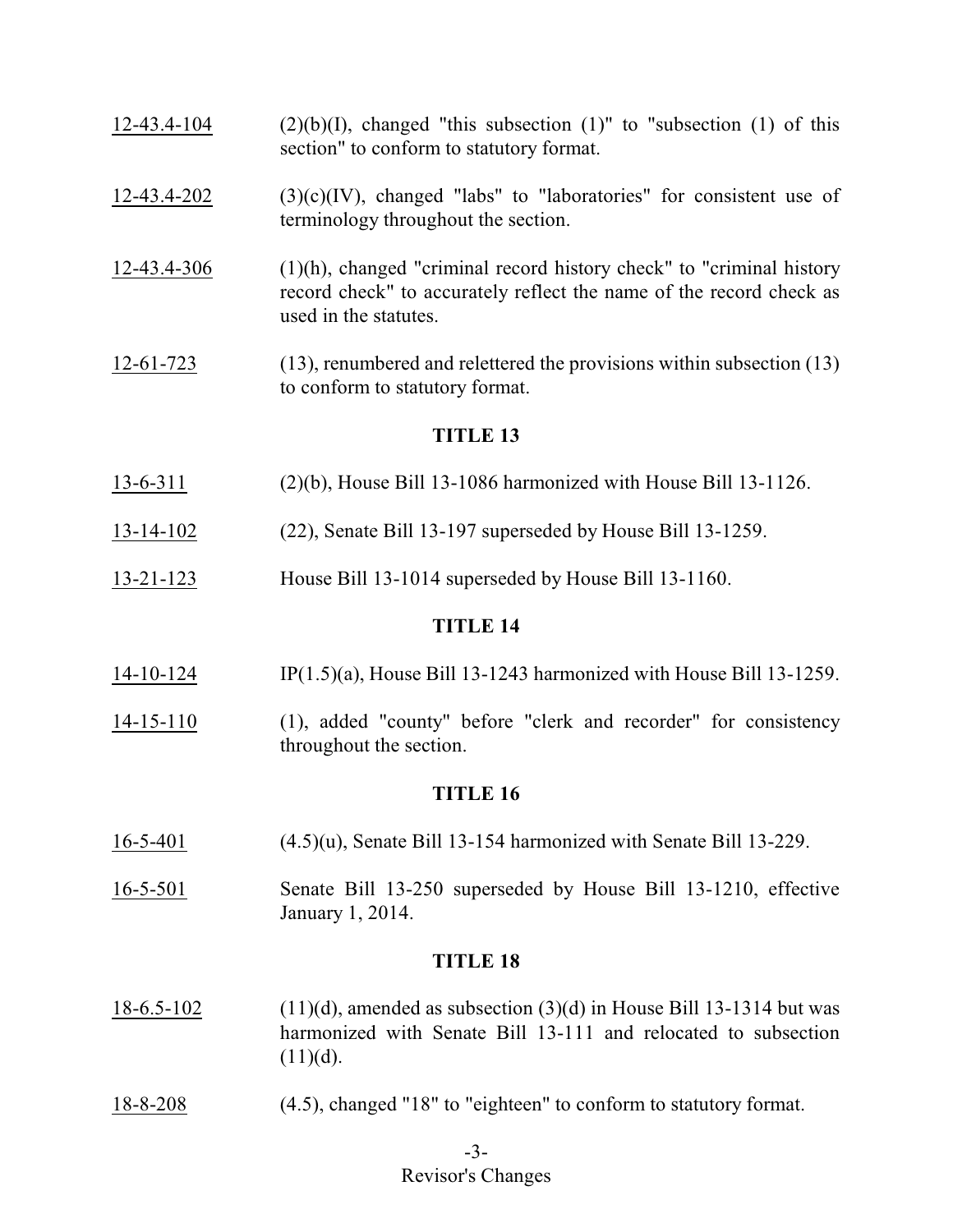| $18 - 18 - 405$ | $(2)(c)$ , combined IP(2)(c)(I) with IP(2)(c) and renumbered (2)(c)(I)(A)     |
|-----------------|-------------------------------------------------------------------------------|
|                 | through $(2)(c)(I)(D)$ as $(2)(c)(I)$ through $(2)(c)(IV)$ , respectively, to |
|                 | conform to statutory format.                                                  |

18-18.5-103 (2)(b)(XXI), after "Colorado department of public health", added "and environment" to accurately reflect the name of the department.

#### **TITLE 19**

19-1-103 (96.5)(b), (96.5)(d), and (96.5)(e), enacted as subsections (96.5)(d),  $(96.5)(e)$ , and  $(96.5)(b)$ , respectively, in Senate Bill 13-227 but were relettered on revision so that defined terms appear in alphabetical order to conform to statutory format.

#### **TITLE 22**

 $22-35-108$  (2)(c)(III), Senate Bill 13-108 superseded by House Bill 13-1219.

## **TITLE 23**

23-31-313 (6)(a)(II), Senate Bill 13-083 harmonized with House Bill 13-1300.

- 24-4-103 IP(2.5)(a), Senate Bill 13-030 harmonized with Senate Bill 13-158.
- 24-33.5-424  $(3.5)(g)(II)$ , changed "This paragraph (f)" to "This paragraph (g)" to correct an error that occurred when a House floor amendment to House Bill 13-1228 relettered the paragraph but did not change the internal references.
- 24-33.5-706 (2)(a), Senate Bill 13-270 harmonized with House Bill 13-1282.
- 24-34-104 (55), Senate Bill 13-154 harmonized with Senate Bill 13-159, Senate Bill 13-161, Senate Bill 13-162, and Senate Bill 13-171.
- 24-34-104.1 (2)(a)(VII), enacted as subsection (2)(f) in Senate Bill 13-123 but was renumbered on revision for ease of location.
- 24-37.7-102 (2)(f), House Bill 13-1079 harmonized with House Bill 13-1324.
- 24-44.7-103 (3)(c), House Bill 13-1117 harmonized with House Bill 13-1239.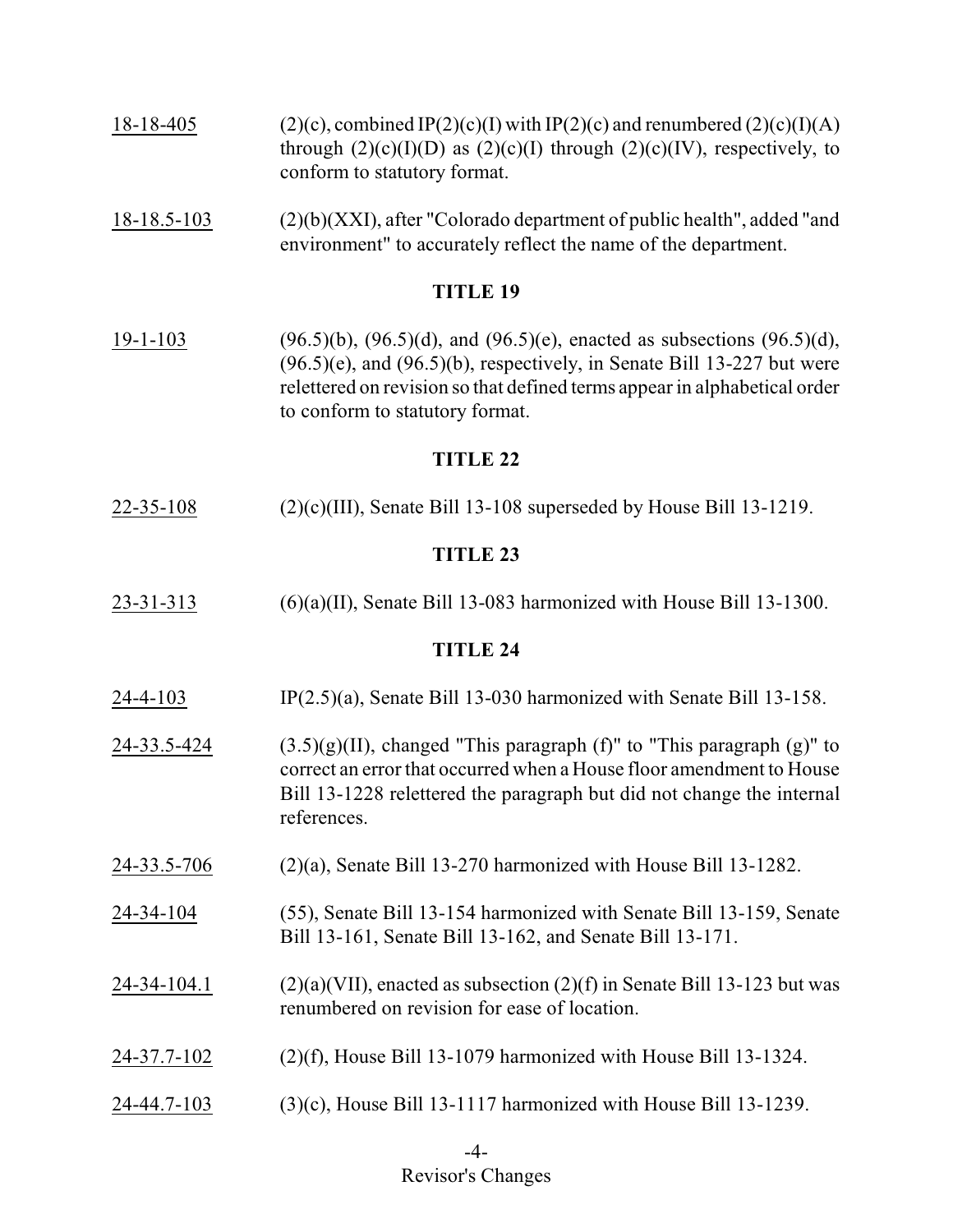- 24-72-308 (1)(a)(I), Senate Bill 13-123 harmonized with House Bill 13-1156.
- 24-75-1104.5 IP(1)(a), House Bill 13-1117 harmonized with House Bill 13-1180.

25-1.5-110 Enacted as section 25-1.5-111 in Senate Bill 13-283 but was renumbered on revision for ease of location.

## **TITLE 25.5**

- 25.5-6-204 (1)(b), (1)(c)(I), and (1)(c)(II), Senate Bill 13-167 harmonized with House Bill 13-1314, effective March 1, 2014.
- 25.5-6-409 (1), Senate Bill 13-167 harmonized with House Bill 13-1314, effective March 1, 2014.
- 25.5-10-214 (5)(c), enacted as section 27-10.5-109 (6)(d) in Senate Bill 13-283 but was relocated to section 25.5-10-214 (5)(c) due to its harmonization with House Bill 13-1314, effective March 1, 2014.
- 25.5-10-225 Amended as section 27-10.5-119 in House Bill 13-1303 but was relocated to section 25.5-10-225 due to its harmonization with House Bill 13-1314, effective March 1, 2014.

- $26-1-139$  (1)(e), Changed "P.L." to "Pub.L." to conform with the method of citing public law provided by the office of the federal registrar, national archives and records administration.
- 26-6.4-107 (2)(b), amended as section 25-31-107 (2)(b) in House Bill 13-1181 but was relocated to section 26-6.4-107 (2)(b) due to its harmonization with House Bill 13-1117.  $(2)(d)(II)(C), (2)(d)(II)(D), (2)(d)(II)(E), (2)(d)(II)(F), (2)(d)(II)(G),$ amended as section  $25-31-107$   $(2)(d)(III)(C)$ ,  $(2)(d)(III)(D)$ ,  $(2)(d)(III)(E)$ ,  $(2)(d)(III)(F)$ , and  $(2)(d)(III)(G)$ , respectively, in House Bill 13-1180 but was relocated to section 26-6.4-107 due to its harmonization with House Bill 13-1117.
- 26-7.5-105 (1)(b), Senate Bill 13-011 harmonized with House Bill 13-1300.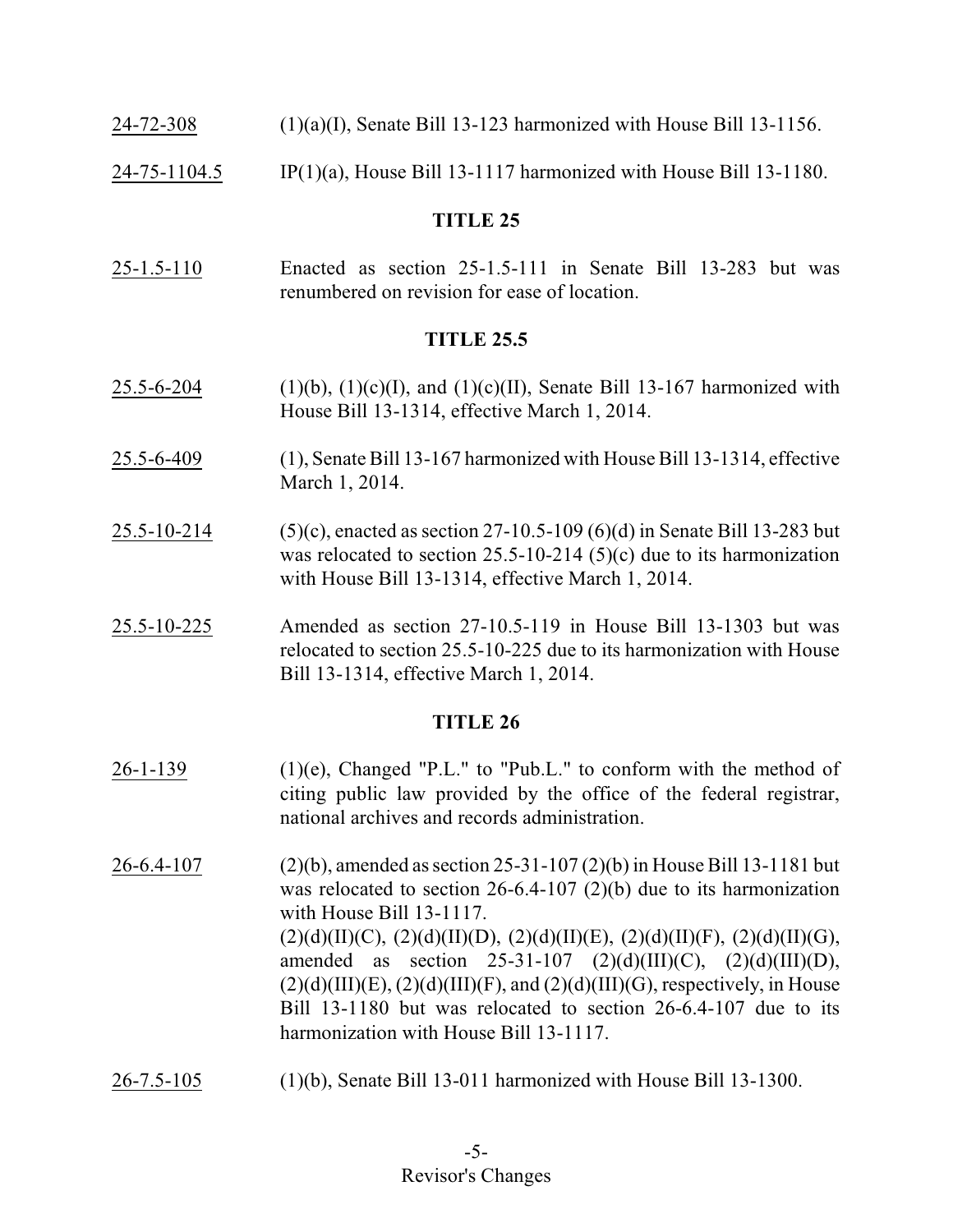| 26-18-104 |  | $(1)(b)$ , House Bill 13-1117 harmonized with House Bill 13-1239. |  |
|-----------|--|-------------------------------------------------------------------|--|

- 27-10.5-101 Added subsection (2) on revision to reflect the future repeal of this section created by sections 13 and 56 of House Bill 13-1314.
- 27-10.5-103.5 Added subsection (2) on revision to reflect the future repeal of this section created by sections 13 and 56 of House Bill 13-1314.
- 27-10.5-104.2 Added subsection (6) on revision to reflect the future repeal of this section created by sections 13 and 56 of House Bill 13-1314.
- 27-10.5-105.5 Added subsection (4) on revision to reflect the future repeal of this section created by sections 13 and 56 of House Bill 13-1314.
- 27-10.5-109 Added subsection (7) on revision to reflect the future repeal of this section created by sections 13 and 56 of House Bill 13-1314.
- 27-10.5-109.5 Added subsection (4) on revision to reflect the future repeal of this section created by sections 13 and 56 of House Bill 13-1314.
- 27-10.5-111 Added subsection (2) on revision to reflect the future repeal of this section created by sections 13 and 56 of House Bill 13-1314.
- 27-10.5-112 Added subsection (5) on revision to reflect the future repeal of this section created by sections 13 and 56 of House Bill 13-1314.
- 27-10.5-113 Added subsection (3) on revision to reflect the future repeal of this section created by sections 13 and 56 of House Bill 13-1314.
- 27-10.5-114 Added subsection (11) on revision to reflect the future repeal of this section created by sections 13 and 56 of House Bill 13-1314.
- 27-10.5-115 Added subsection (12) on revision to reflect the future repeal of this section created by sections 13 and 56 of House Bill 13-1314.
- 27-10.5-116 Added subsection (2) on revision to reflect the future repeal of this section created by sections 13 and 56 of House Bill 13-1314.
- 27-10.5-117 Added subsection (8) on revision to reflect the future repeal of this section created by sections 13 and 56 of House Bill 13-1314.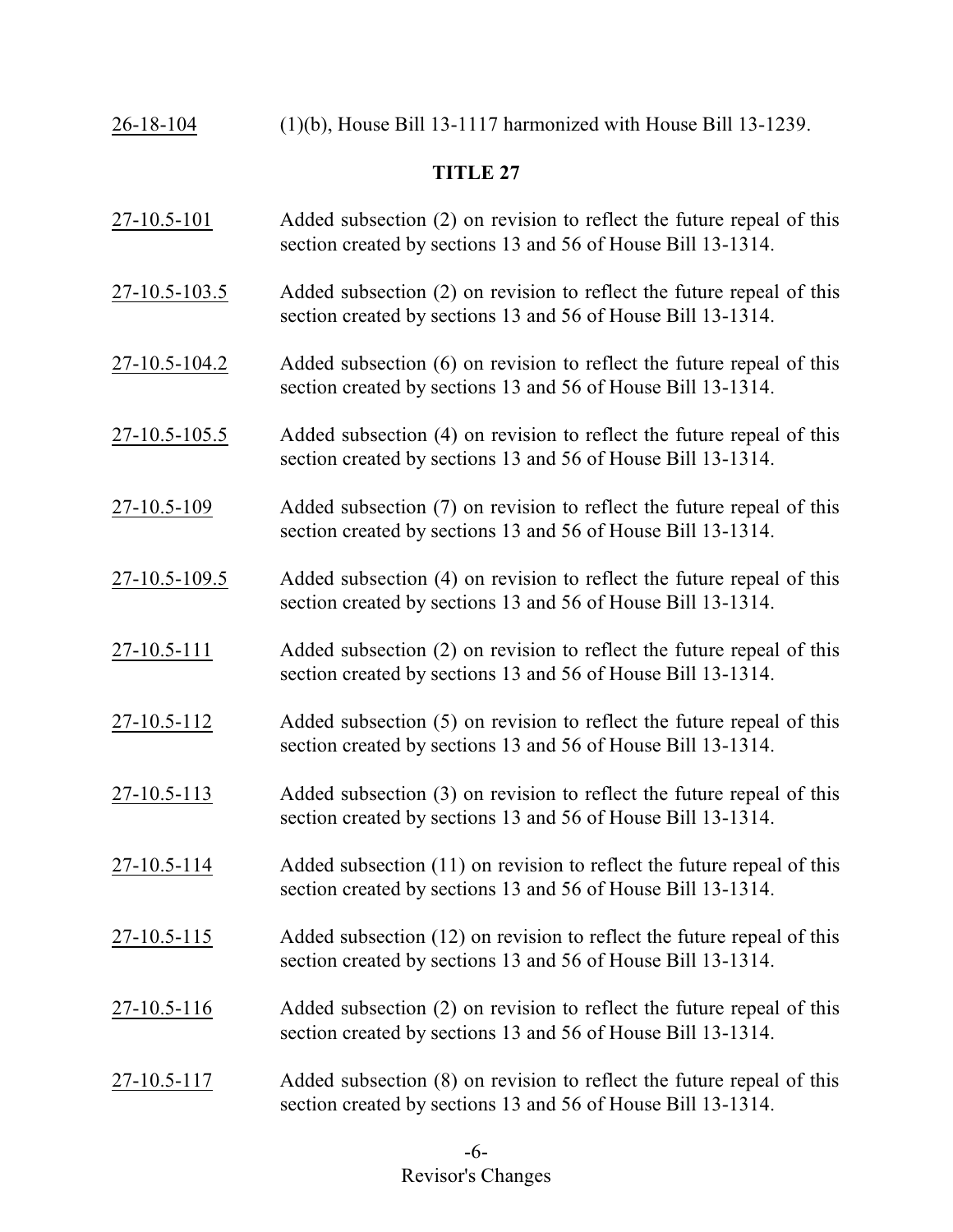| 27-10.5-118       | Added subsection (7) on revision to reflect the future repeal of this<br>section created by sections 13 and 56 of House Bill 13-1314. |
|-------------------|---------------------------------------------------------------------------------------------------------------------------------------|
| $27 - 10.5 - 119$ | Added subsection (2) on revision to reflect the future repeal of this<br>section created by sections 13 and 56 of House Bill 13-1314. |
| $27 - 10.5 - 120$ | Added subsection (5) on revision to reflect the future repeal of this<br>section created by sections 13 and 56 of House Bill 13-1314. |
| 27-10.5-121       | Added subsection (4) on revision to reflect the future repeal of this<br>section created by sections 13 and 56 of House Bill 13-1314. |
| $27 - 10.5 - 122$ | Added subsection (2) on revision to reflect the future repeal of this<br>section created by sections 13 and 56 of House Bill 13-1314. |
| $27 - 10.5 - 123$ | Added subsection (2) on revision to reflect the future repeal of this<br>section created by sections 13 and 56 of House Bill 13-1314. |
| $27 - 10.5 - 124$ | Added subsection (2) on revision to reflect the future repeal of this<br>section created by sections 13 and 56 of House Bill 13-1314. |
| $27 - 10.5 - 128$ | Added subsection (6) on revision to reflect the future repeal of this<br>section created by sections 13 and 56 of House Bill 13-1314. |
| $27 - 10.5 - 129$ | Added subsection (4) on revision to reflect the future repeal of this<br>section created by sections 13 and 56 of House Bill 13-1314. |
| 27-10.5-130       | Added subsection (7) on revision to reflect the future repeal of this<br>section created by sections 13 and 56 of House Bill 13-1314. |
| 27-10.5-131       | Added subsection (2) on revision to reflect the future repeal of this<br>section created by sections 13 and 56 of House Bill 13-1314. |
| $27 - 10.5 - 132$ | Added subsection (3) on revision to reflect the future repeal of this<br>section created by sections 13 and 56 of House Bill 13-1314. |
| $27 - 10.5 - 134$ | Added subsection (2) on revision to reflect the future repeal of this<br>section created by sections 13 and 56 of House Bill 13-1314. |
| 27-10.5-135       | Added subsection (3) on revision to reflect the future repeal of this<br>section created by sections 13 and 56 of House Bill 13-1314. |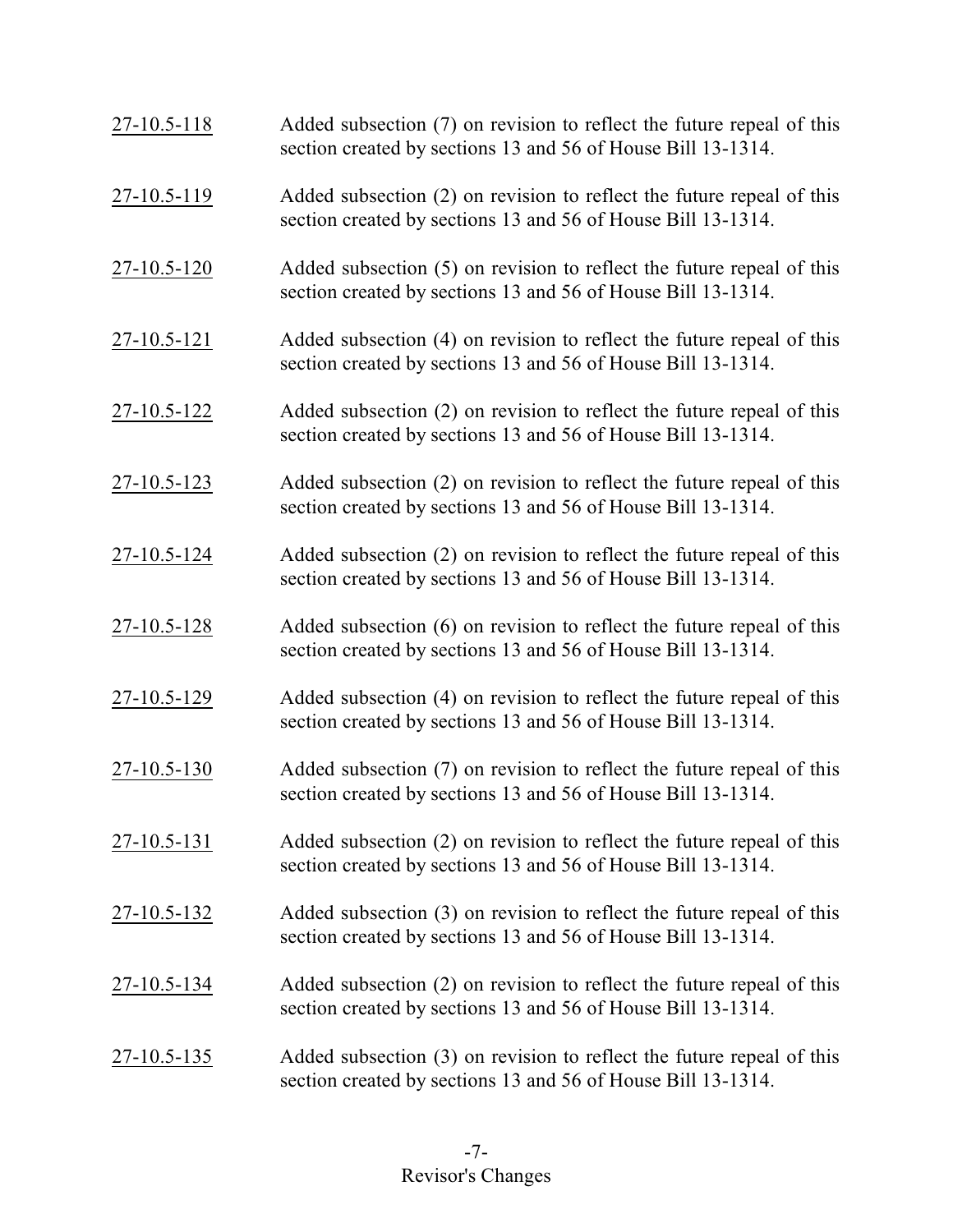| <u>27-10.5-137</u> | Added subsection (2) on revision to reflect the future repeal of this<br>section created by sections 13 and 56 of House Bill 13-1314.                                                                                  |  |  |  |
|--------------------|------------------------------------------------------------------------------------------------------------------------------------------------------------------------------------------------------------------------|--|--|--|
| $27 - 10.5 - 139$  | Added subsection (2) on revision to reflect the future repeal of this<br>section created by sections 13 and 56 of House Bill 13-1314.                                                                                  |  |  |  |
| 27-10.5-141        | Added subsection (2) on revision to reflect the future repeal of this<br>section created by sections 13 and 56 of House Bill 13-1314.                                                                                  |  |  |  |
| $27 - 10.5 - 142$  | Added subsection (7) on revision to reflect the future repeal of this<br>section created by sections 14 and 56 of House Bill 13-1314.                                                                                  |  |  |  |
| 27-10.5-143        | Added subsection (3) on revision to reflect the future repeal of this<br>section created by sections 14 and 56 of House Bill 13-1314.                                                                                  |  |  |  |
| $27 - 10.5 - 408$  | Added entire section on revision to reflect the future repeal of part 4<br>created by sections 13 and 56 of House Bill 13-1314.                                                                                        |  |  |  |
| $27 - 10.5 - 504$  | Added entire section on revision to reflect the future repeal of part 5<br>created by sections 13 and 56 of House Bill 13-1314.                                                                                        |  |  |  |
|                    | <b>TITLE 30</b>                                                                                                                                                                                                        |  |  |  |
| 30-10-606          | $(1)(d)$ , House Bill 13-1097 harmonized with House Bill 13-1154.<br>$(6)(a)(II)$ , House Bill 13-1097 harmonized with House Bill 13-1104.                                                                             |  |  |  |
| <b>TITLE 34</b>    |                                                                                                                                                                                                                        |  |  |  |
| <u>34-20-104</u>   | $(3)(j)$ , Senate Bill 13-181 superseded by House Bill 13-1139.                                                                                                                                                        |  |  |  |
| <b>TITLE 36</b>    |                                                                                                                                                                                                                        |  |  |  |
| $36-1-118.5$       | $(2)(a)(IV)$ , changed "in paragraph $(b)$ " to "in paragraph $(c)$ " to correct<br>a reference to the paragraph that describes the items that must be<br>included in a financial plan for a lease-purchase agreement. |  |  |  |
| <b>TITLE 37</b>    |                                                                                                                                                                                                                        |  |  |  |

- 37-47-137 (3), House Bill 13-1300 harmonized with House Bill 13-1303.
- $37-60-115$  (8)(f), split the introductory portion to the paragraph after the word "if" and moved the remaining language into the introductory portion to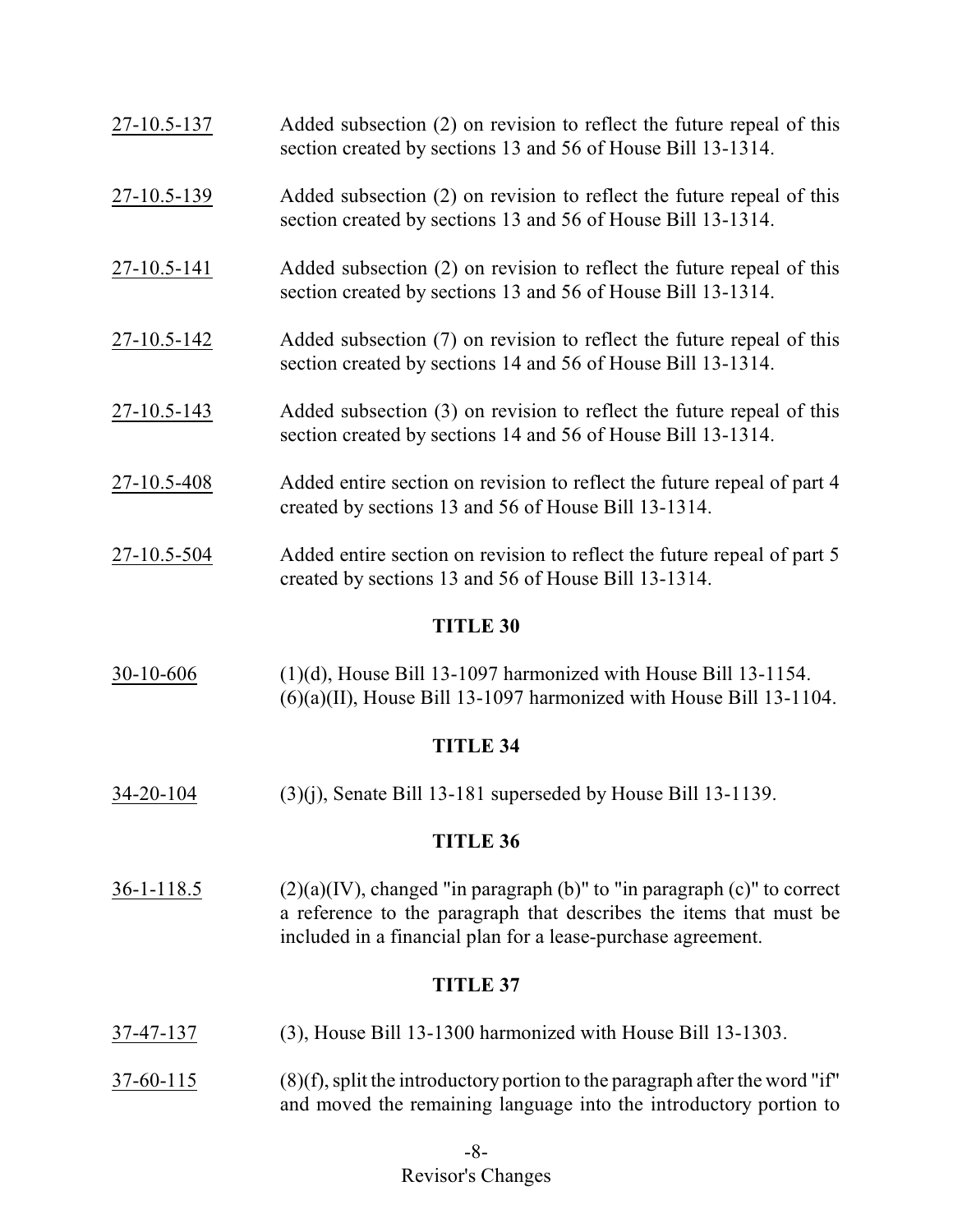subsection  $(8)(f)(I)$ , then relettered and renumbered the subparagraphs that followed to conform to statutory format.

#### **TITLE 38**

- $38-33.3-106.8$  (5)(c), changed "paragraph (a)" to "paragraph (b)" to correct a reference to the paragraph that states the obligations to which a unit owner is subject.
- 38-33.3-209.5 (5), relettered and renumbered the provisions within the subsection to conform to statutory format.
- 38-53-107 Changed "section 38-53-107" to "section 38-53-106" to correct a reference to the section under which the board establishes form and technical specifications.

#### **TITLE 39**

- 39-2-123 (2), Senate Bill 13-146 harmonized with Senate Bill 13-155.
- 39-22-522 (2.5), Senate Bill 13-221 harmonized with House Bill 13-1183.
- $39-22-534$  (1)(b)(I), added "sec." after "U.S.C." to conform to the preferred method of citing federal law.
- $39-26-105$  (1)(g)(I), section 6 of House Bill 13-1295 superseded by section 5 of House Bill 13-1295, effective July 1, 2014.
- 39-29-109.3 IP(1), Senate Bill 13-181 harmonized with House Bill 13-1139. (1)(b), Senate Bill 13-181 harmonized with House Bill 13-1057. (1)(b.5), changed "operational account" to "operational fund" to conform with changes to the name made by Senate Bill 13-181.
- 39-30-104 (2.5)(a), Senate Bill 13-286 harmonized with House Bill 13-1142.
- $39-30-105$  (1)(a)(I) and (1)(b), House Bill 13-1142 harmonized with House Bill 13-1265.

## **TITLE 42**

42-1-407 (1) and (3)(a)(I), Senate Bill 13-170 harmonized with Senate Bill 13-276.

## Revisor's Changes